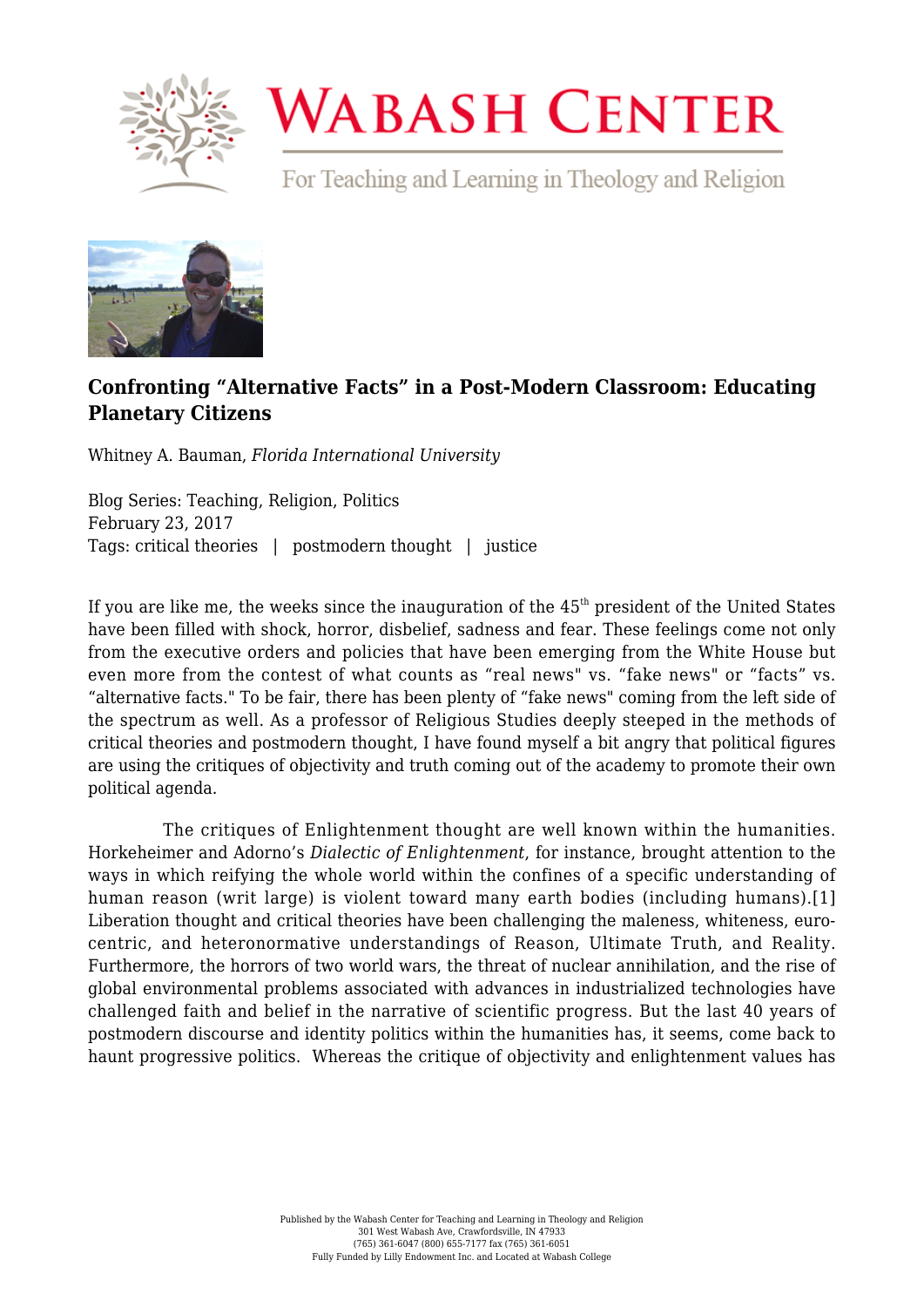marked a certain progressive strand of academic discourse within the western academy, this same "uncertainty" over knowledge and truth is being misused to spread confusion and "alternative facts" for motives of political power.

 The postmodern turn is multi-perspectival, takes many turns, and has many different movements (it is really too large to be considered "one," but none-the-less here we are talking about it under common nomenclature). The critique of objectivity comes, as mentioned above, from a place of valuing diversity and difference. Yet, the other side of this is that those on the "right" (especially) have been able to use this epistemic uncertainty toward their own advantage. Donald Trump and others on the right have used postmodern tools to undermine any truth at all: this is not, however, what postmodern voices call for. This is merely chaos spreading and propaganda.

 The logic seems to be that if there is no objectivity or universal truth, the only option left is relativity. This is simply a false choice[.\[2\]](https://www.wabashcenter.wabash.edu/2017/02/confronting-alternative-facts-in-a-post-modern-classroom-educating-planetary-citizens/#_ftn2) Objectivity and relativity pay little to no attention to what postmodernism is all about: embodiment. It is the fact that we can't escape our embodiment (and the histories that lead up to that embodiment shaping our experiences of the world) that neither objectivity nor relativity is possible. What is possible is a multiperspectivalism. A multi-perspectivalism doesn't say "anything goes." In fact, we can have common ground [\[3\]](https://www.wabashcenter.wabash.edu/2017/02/confronting-alternative-facts-in-a-post-modern-classroom-educating-planetary-citizens/#_ftn3). My favorite ones to argue for are: we are all subject to gravity on this planet, we are all mammals, we are animals, we need oxygen, water, and food to live, and we can't claim to know exactly what any other person (or animal) is "thinking" or "feeling." There are things we can agree upon as common ground - but this does not mean they are universal, for all times and places the earth was once not and it will be burned to a cinder one day. Paradigms from 100 years ago are different today and will likely be different 100 years from now. Who knows, maybe we are in some sort of bizarre multiverse[?\[4\]](https://www.wabashcenter.wabash.edu/2017/02/confronting-alternative-facts-in-a-post-modern-classroom-educating-planetary-citizens/#_ftn4)

 Contextuality and embodiment, then, mean that we need multiple perspectives to help articulate the common grounds on which we stand, but that none of them can fully exhaust that reality. The parable of the elephant and the three blind men comes to mind. One still must argue for his/her position; facts and events still matter, it is just that they are not in some way naively "out there" for all to see in the same way. So while the uncertainty of postmodernism has fueled Trumpism and those of his ilk, it is a really, really bad interpretation and misuse of postmodernism. In fact, if postmodernity suggests (which I think it does) that certainty is always more dangerous than uncertainty, he has proven that. He is so certain that he needs to listen to no one else and take no other perspectives into account before tweeting to the masses. This is solipsism gone wild.

 As an educator, how might we best resist the erosion of facts and truths in public discourse, while maintaining the best fruits of postmodernity? I think, first, we need to really start talking about vision. The education system in the US and in other countries is still geared toward educating national citizens. This has led to a false choice between globalization and nationalism. I (and others) have tried to talk about "planetarity" (following and developing on Spivak's understanding of this word)[.\[5\]](https://www.wabashcenter.wabash.edu/2017/02/confronting-alternative-facts-in-a-post-modern-classroom-educating-planetary-citizens/#_ftn5) A planetary understanding of the world recognizes us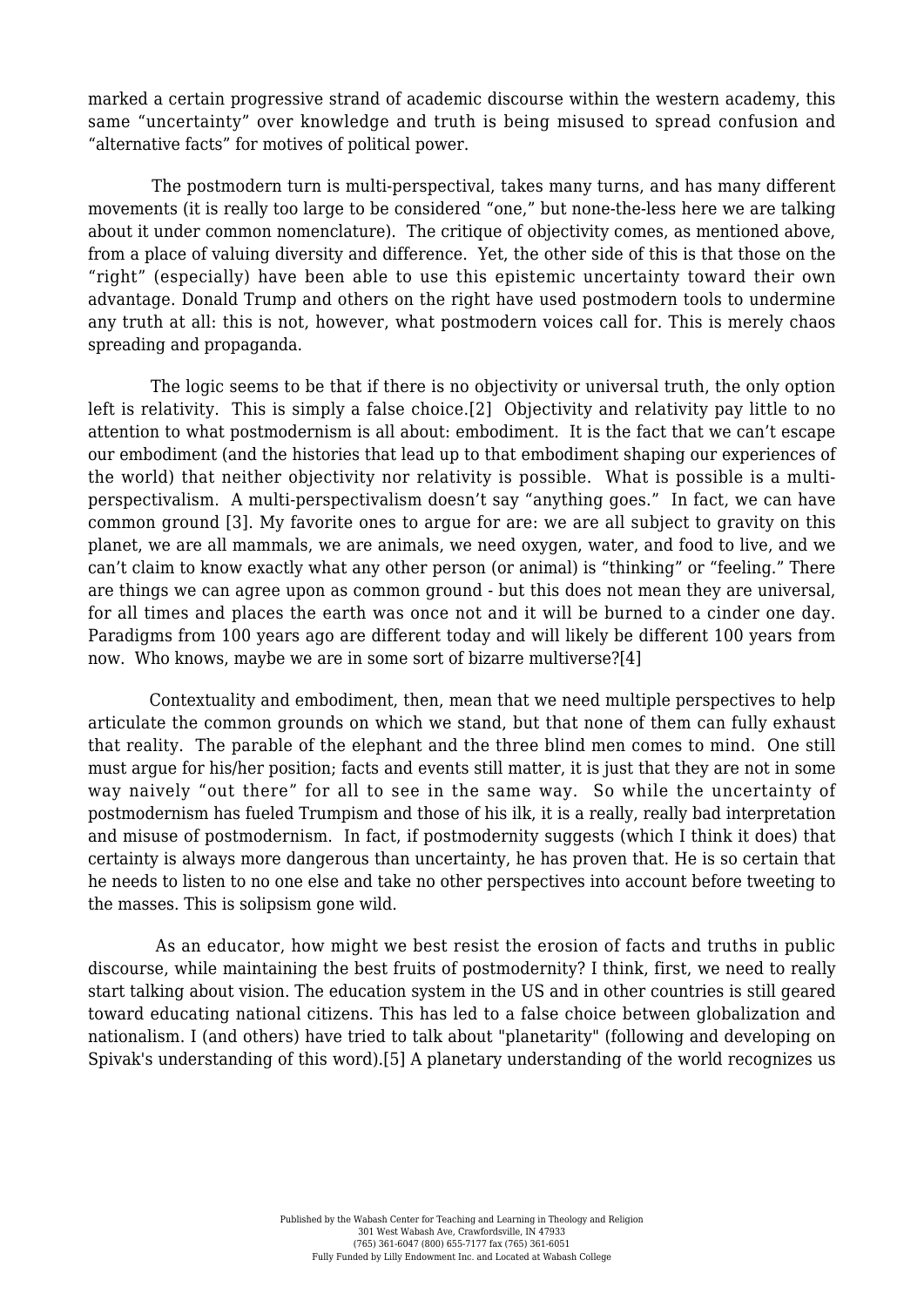first and foremost as planetary citizens among other citizens (both human and non). We are, after all, but one species on a planet full of non-human bodies that are each just as diverse (if not more) as every human body.

 Second, planetarity recognizes that the globalization of neo-liberal economics is not good for all bodies equally but only a few (the now so-called 1%). We need safeguards for local peoples, places, other animals, and environments in general. We need safeguards that do not undermine the integrity of our earth's systems, nor the integrity and dignity of peoples. Nationalism, however, is not the proper response. Nationalism leads to an every-person-forhimself/herself mentality. The worst, rotten fruits of which we saw in WWII. Going "back" is not an option; so how do we go forward?

 Third, while protecting local places, a planetary vision of the world also recognizes that we are multiple, hybrid, pluralistic and changing. Difference in all of its forms is good and what constitutes our very own self-identity - there is no me, without a lot of you's. Hence the multiple "isms" that seek to wall one group of people off from another will always fail. We are interdependent (with other humans, other animals, and the rest of the natural world both present and past) and there is no getting away from that. All attempts to flee interdependence will result in violence toward other earth-bodies.

 It may sound simple, and I don't have answers in terms of where we ought to go. But before we can even begin to answer the question of "ought", we have to raze the structures of our educational systems and get out of the current rut of the political rhetoric that assumes we must choose between nationalism and localism or globalization and neo-liberalism. Call it "planetarity," call it a new form of "Eco-cosmopolitanism," or by some other name.[\[6\]](https://www.wabashcenter.wabash.edu/2017/02/confronting-alternative-facts-in-a-post-modern-classroom-educating-planetary-citizens/#_ftn6) But let's start imagining again together a different world to co-inhabit and fighting to break down the old structures that prevent us from doing so. If the university is not a place for critically reimagining what it means to be humans, on a common planet with a lot of other-than-human life, then I don't know what the university is for.

[\[1\]](https://www.wabashcenter.wabash.edu/2017/02/confronting-alternative-facts-in-a-post-modern-classroom-educating-planetary-citizens/#_ftnref1) Max Horkeimer and Theodor Adorno, *Dialectic of Enlightenment* (Palo Alto, CA: Stanford University Press, 2002).

[\[2\]](https://www.wabashcenter.wabash.edu/2017/02/confronting-alternative-facts-in-a-post-modern-classroom-educating-planetary-citizens/#_ftnref2) This is Haraway's argument in: Donna Harraway, "Situated Knowledges: The Science Question in Feminism and the Privilege of Partial Perspective," in *Feminist Studies* 14.3(Autumn 1988): 575-599.

[\[3\]](https://www.wabashcenter.wabash.edu/2017/02/confronting-alternative-facts-in-a-post-modern-classroom-educating-planetary-citizens/#_ftnref3) Laurel Kearns and Catherine Keller, *EcoSpirit: Religions and Philosophies for the Earth* (New York, NY: Fordham University Press, 2007), 1-20.

[\[4\]](https://www.wabashcenter.wabash.edu/2017/02/confronting-alternative-facts-in-a-post-modern-classroom-educating-planetary-citizens/#_ftnref4) Mary-Jane Rubenstein, *Worlds Without End: The Many Lives of the Multiverse* (New York, NY: Columbia University Press, 2014).

[\[5\]](https://www.wabashcenter.wabash.edu/2017/02/confronting-alternative-facts-in-a-post-modern-classroom-educating-planetary-citizens/#_ftnref5) Whitney Bauman, *Religion and Ecology: Developing a Planetary Ethic* (New York, NY: Columbia University Press, 2014).